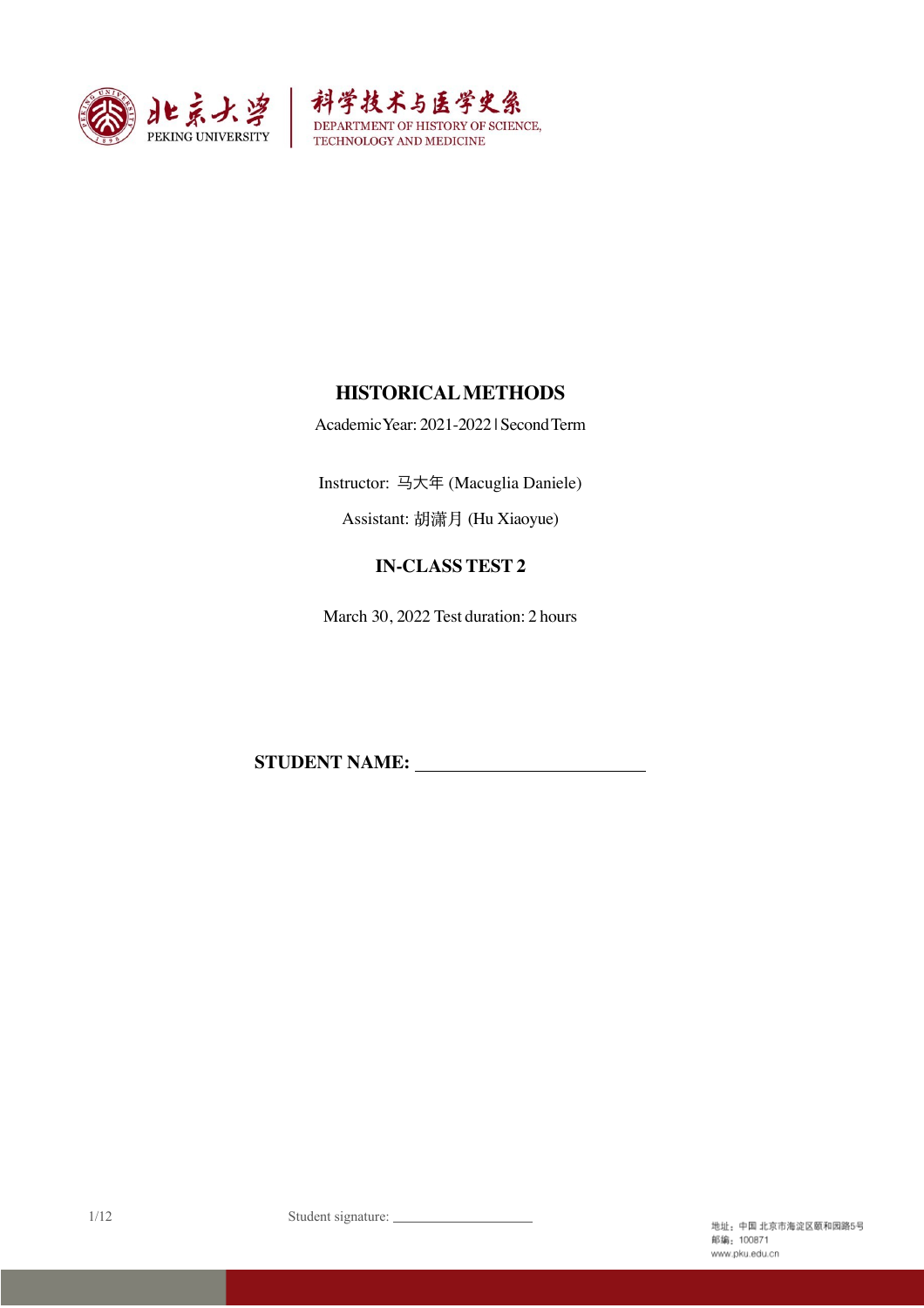



TECHNOLOGY AND MEDICINE

Sign your name on all pages and write your answers in English. 在所有页面上签上你的名字,用英语写出你的答案。

The test is divided into three parts. (1) The first part has three open questions, designed to assess your critical ability. (2) The second part consists of five short questions, designed to test your general notional knowledge. (3) The third part is a quantitative exercise that lends itself to implementation through the computer (as discussed in class). 测试分为三个部分。(1) 第一部分有三个开放性问题, 旨在评估你的 批判能力。(2) 第二部分由五个短问题组成,旨在测试你的一般概念性知识。(3) 第三部分是一个 定量练习,适合通过计算机实施(如课堂上讨论的)

MAXIMUM SCORE: 35 points 最高得分: 35分

Grading: 95% of the maximum score (or higher), grade: A+; between 90% and less than 95%, grade: A; between 85% and less than 90%, grade: A-, between 80% and less than 85%, grade: B+, etc.

分级。最高分的95%(或更高),等级: A+; 介于90%和小于95%之间,等级: A; 介于85%和小于 90%之间,等级: A–,介于80%和⼩于85%之间,等级:B+,等等。

Textbooks adopted in class are: 课堂上采用的教科书是:

(1) Zachary M. Schrag, *The Princeton Guide to Historical Research* (Princeton: Princeton University Press, 2021); (2) Charles H. Feinstein and Mark Thomas. *Making History Count: A Primer in Quantitative Methods for Historians* (New York: Cambridge University Press, 2002).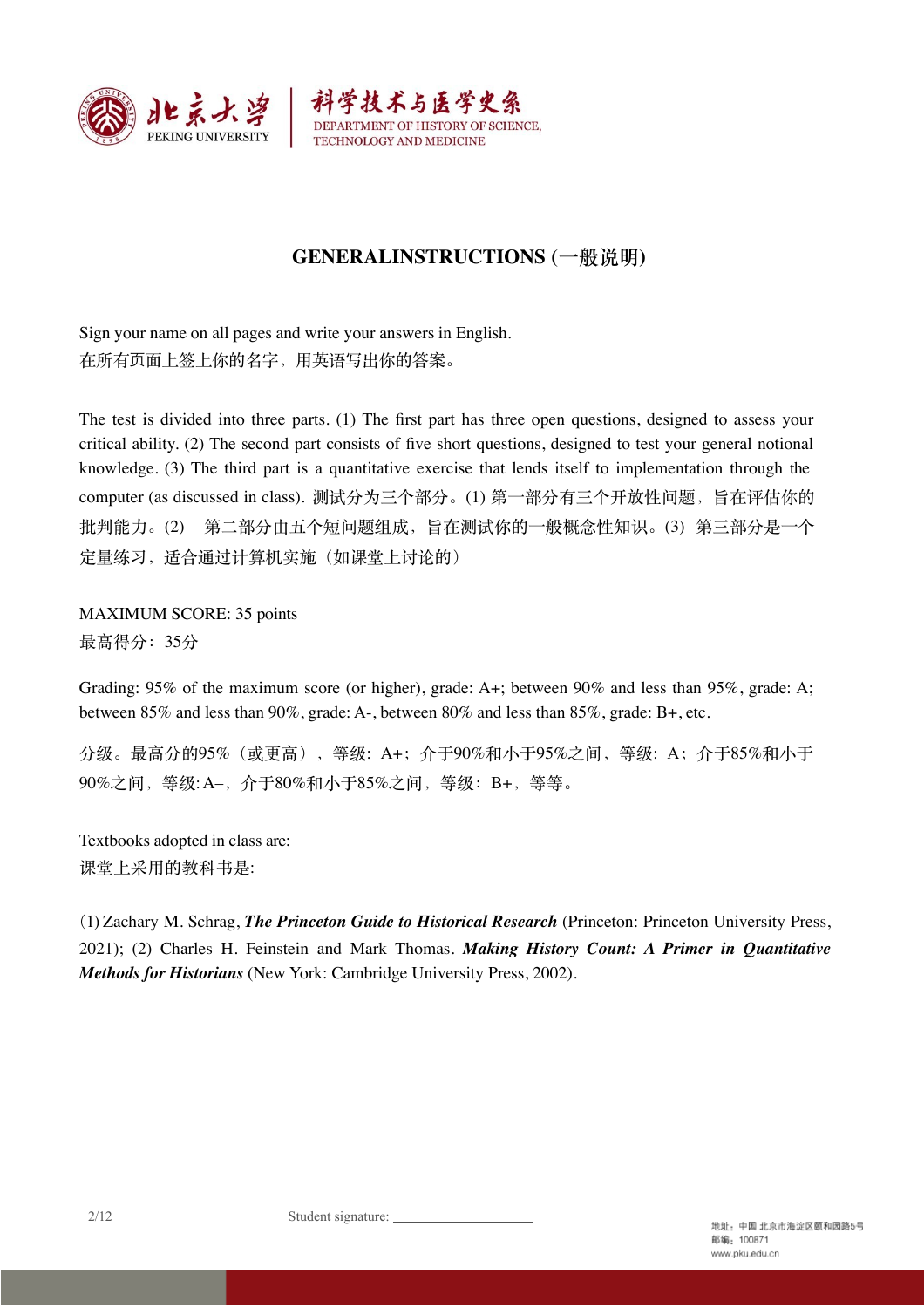



### **PART1 (up to 10 points)**

**第⼀部分 (最多10分)**

In this section you will find three topics that have been discussed extensively in class. Choose one topic from the three suggested (each topic is worth 10 points) and develop it concisely in less than one page. Suggested time for Part 1: less than 30 minutes. 在这一部分, 你会发现三个在课堂上被广泛讨论的话 题。从建议的三个题目中选择一个(每个问题占10分)、并在不到一页的时间内简洁地写下你的 考虑。第⼀部分的建议时间:不到30分钟。

**1) There are instances where the line between primary and secondary resources can become somewhat blurred. Discuss this statement and, if possible, give an example. 在有些情况下,主要 资源和次要资源之间的界限可能变得有些模糊。讨论这⼀说法,如果可能的话,请举例说明。**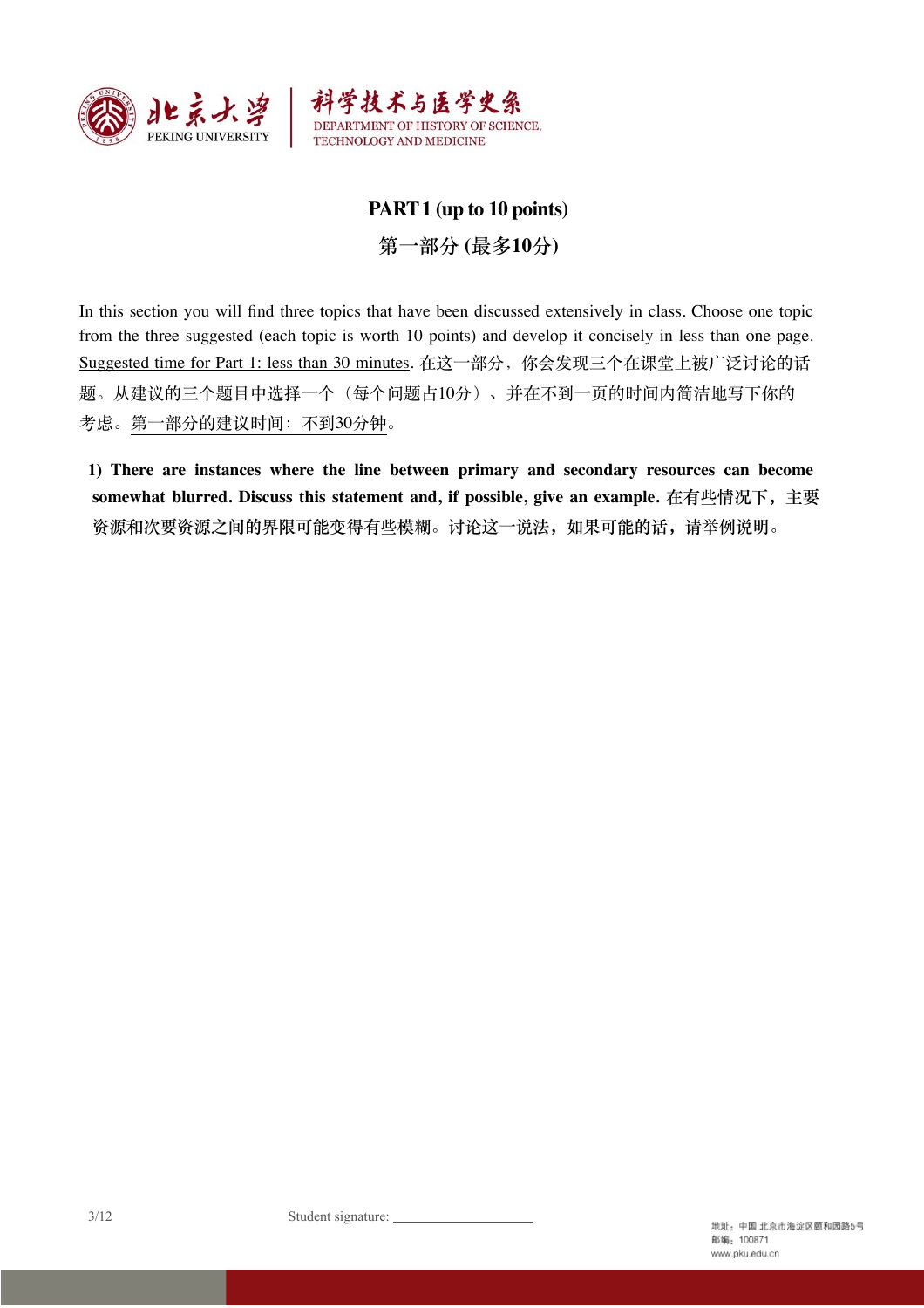

科学



技术与医学史条 DEPARTMENT OF HISTORY OF SCIENCE.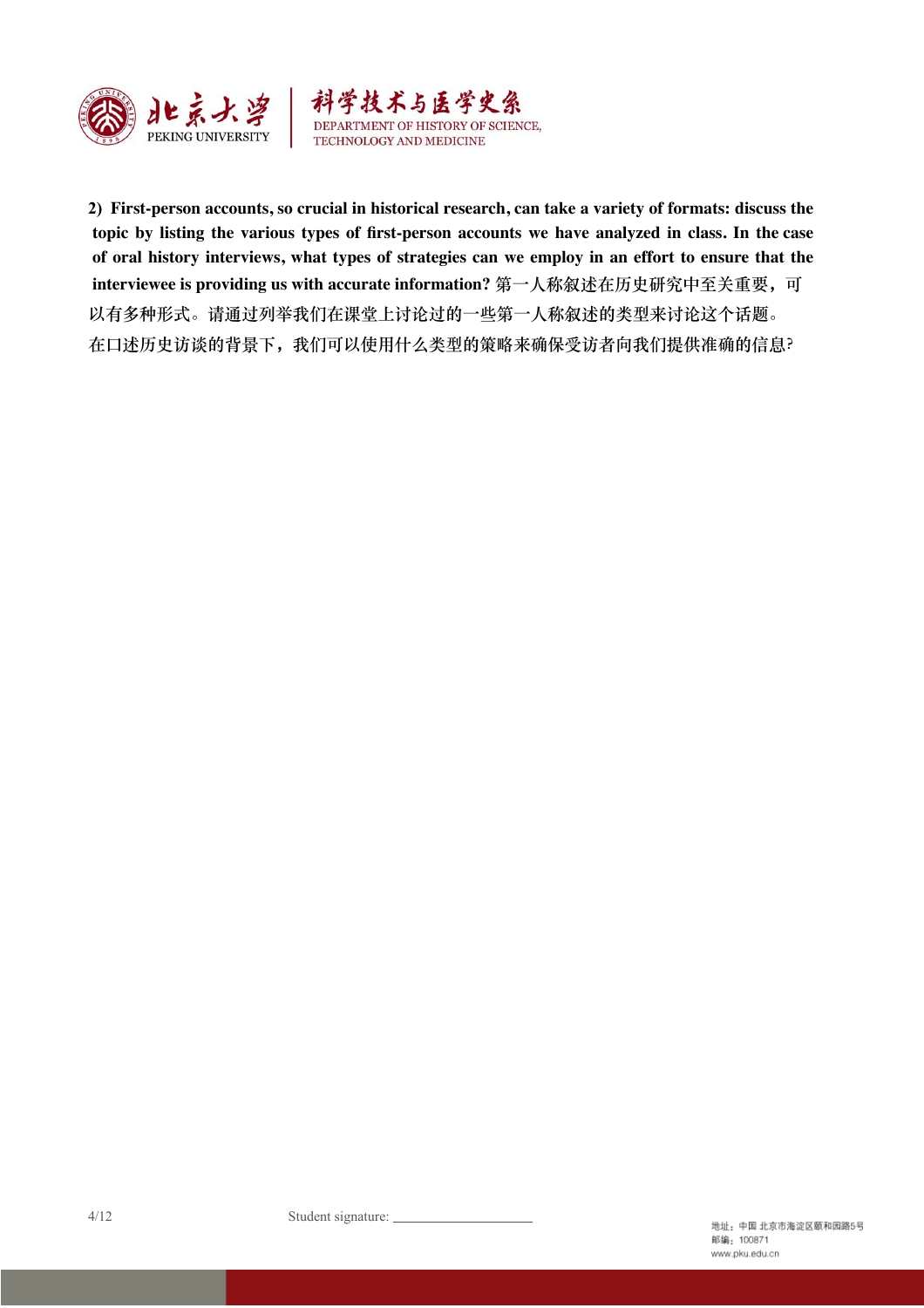

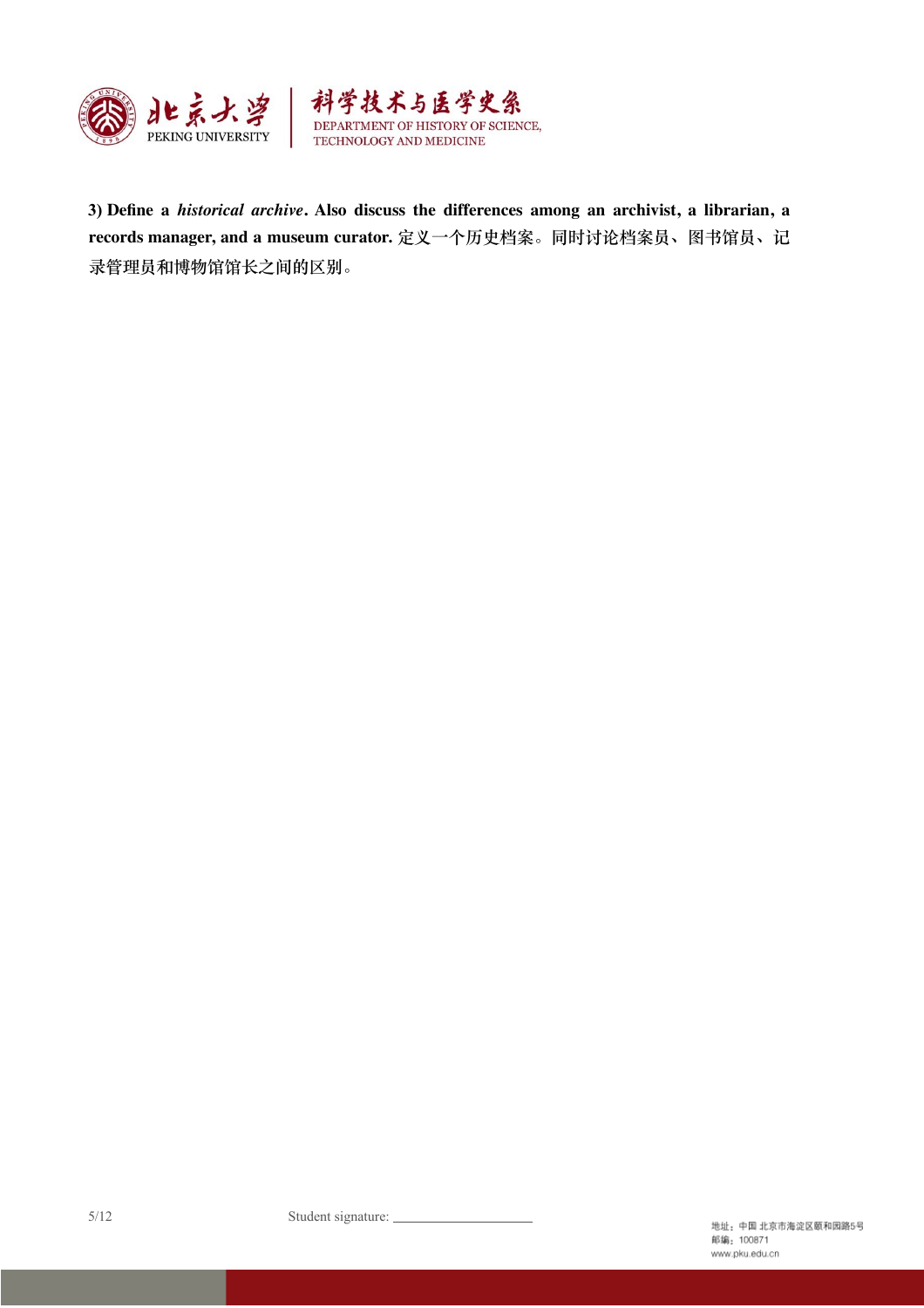



# **PART2 (up to 13 points)**

**第⼆部分 (最多13分)**

Below are some questions to answer very concisely (in a couple of sentences for open-ended questions). Points for each question are given in parentheses on a case-by-case basis. Suggested time for Part 2: about 40 minutes. 下面是一些要求你简洁回答的问题(对于开放式问题,请用几句话表达)。每个问题 的分数都在括号里,逐一给出。第二部分的建议时间:大约40分钟。

**1) What is the difference between a** *memoir* **and an** *autobiography***? (2 points) 回忆录和⾃传的区别是什么?(2分)**

**2) If you visit the Peking University Library website you will find two separate sections on the homepage, called "Catalogs" and "Databases". Briefly define a** *library catalogue* **and a** *library database***. (2 points) 如果你看⼀下北京⼤学图书馆的⽹站,你会发现主页上有两个独⽴的部分, 叫做 "Catalogs" 和 "Databases"。请提供图书馆⽬录和图书馆数据库的简要定义。(2分)**

**3) List some distinctive features of an** *archival collection***. (2 points)**

**列出档案收藏的⼀些明显特征。(2分)**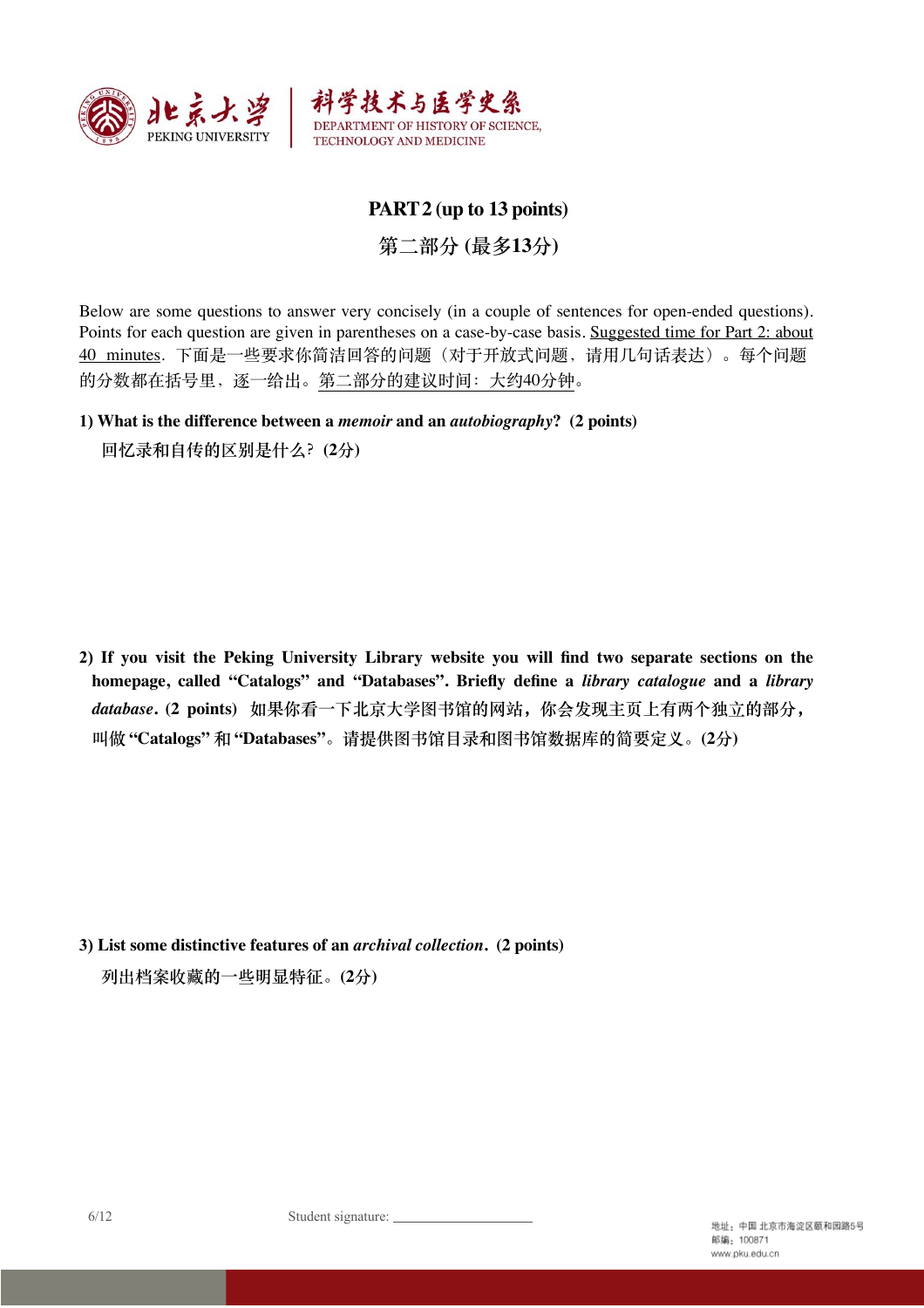



- □ the comparison of the material under review with other materials from a single *set* of *sources*, 将 被审查的材料与来自单一来源的其他材料进行比较,
- $\Box$  the use of common sense, according to our present perspective,
	- 使用常识、根据我们现在的观点,
- $\Box$  seeking information beyond what the creator of a source intended to convey, 寻找超出信息源创作者意图的信息的行为、
- $\Box$  an analysis devoid of any kind of judgment on the objective content of the material under examination. 对被审查材料的客观内容没有任何判断的分析。
- **5) Decide whether each of the following entries can be considered a** *monograph***: (for each entry, correct answer: 1 point; no answer: 0 points; wrong answer: –2 points) 决定以下每个条⽬是否可 被视为专著: (对于每个条⽬,正确的答案。1分;没有回答。0分;错误答案:–2分)**
- (A) a comprehensive, one-volume, single-author reference work on global history  $\Box$  yes  $\Box$  no 一部全面的、单卷的、单一作者的全球历史参考著作 □ 是 □ 不是 Motivation (动机): \_\_\_\_\_\_\_
- (B) a specialized edited volume on Charles Darwin's *On the Origin of Species*  $\Box$  yes  $\Box$  no 一本关于查尔斯-达尔文《物种起源》的专门编辑本 □ 是 □ 不是 Motivation (动机): \_\_\_\_\_\_\_\_\_\_\_
- (C) a single-author textbook on computational history  $\Box$  yes  $\Box$  no ⼀本关于计算史的独著教科书 ☐ 是 ☐ 不是 Motivation (动机):
- (D) a scholarly text on Galileo Galilei, in two volumes, written by one author  $\Box$  yes  $\Box$  no 一部关于伽利略-伽利莱的学术著作, 分两卷, 由一位作者撰写 □ 是 □ 不是 Motivation (动机):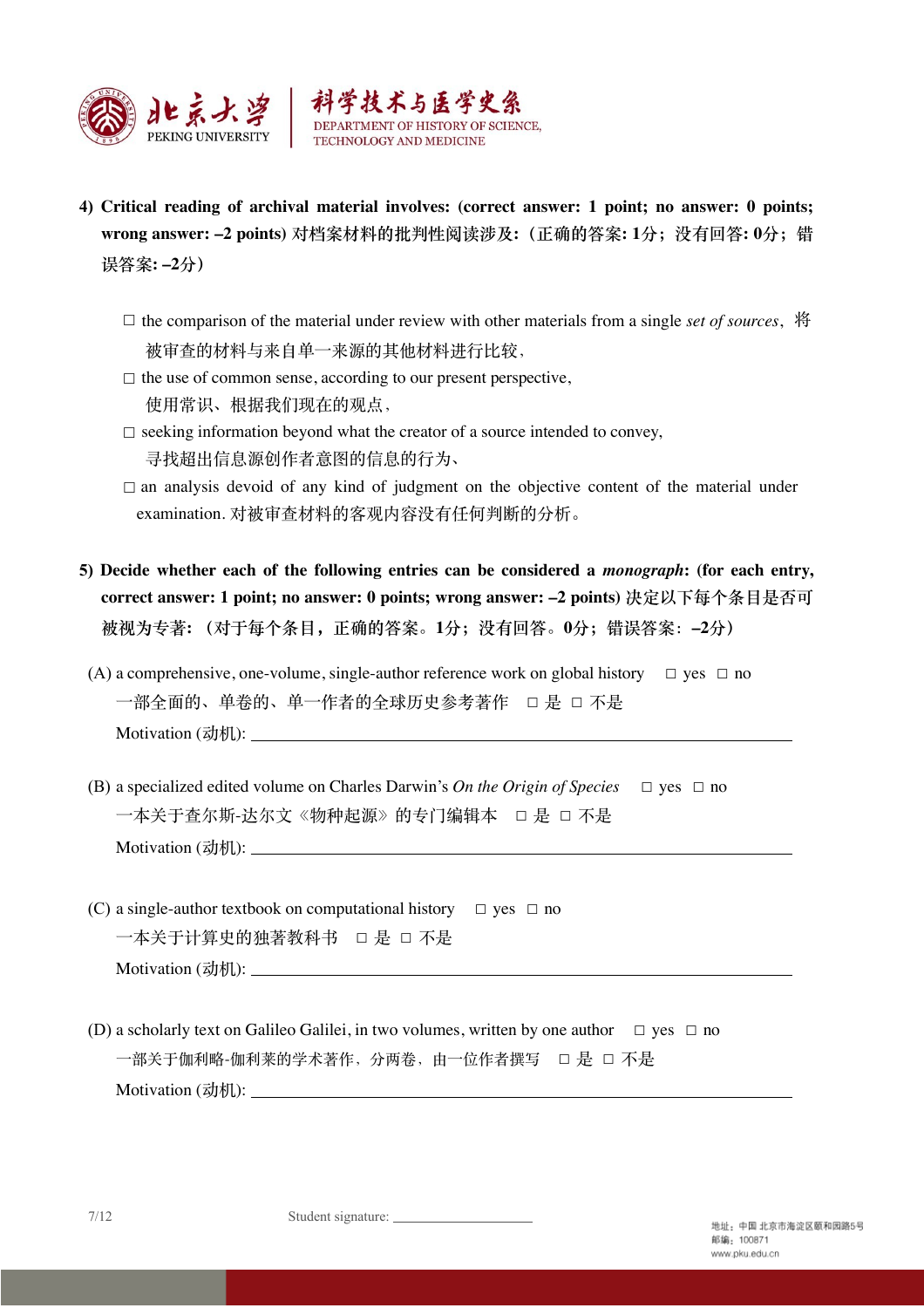

**6) When it comes to** *causality* **in historical analysis, there are various pitfalls that the historian can run into. What kind of methodological fallacy are we referring to when we talk about "***post hoc ergo propter hoc***" (a Latin expression meaning "after this, therefore because of this")? Give a concise explanation, using as an example the case you studied of Nick Ut's famous 1972 photograph entitled "The Terror of War." (2 points) 当涉及到历史分析中的因果关系时,历史学 家可能会遇到各种陷阱。当我们谈论** *post hoc ergo propter hoc***(⼀个拉丁语表达,意思是 "在这 之后,因此是因为这")时,我们指的是哪种⽅法论的谬误?请以黄公崴1972年拍摄的著名照⽚ 《战争的恐怖》为例,作简要说明。(2分)**

支术与医学史条 DEPARTMENT OF HISTORY OF SCIENCE.



Nick Ut, "The Terror of War" (Trảng Bàng, South Vietnam, June 8, 1972)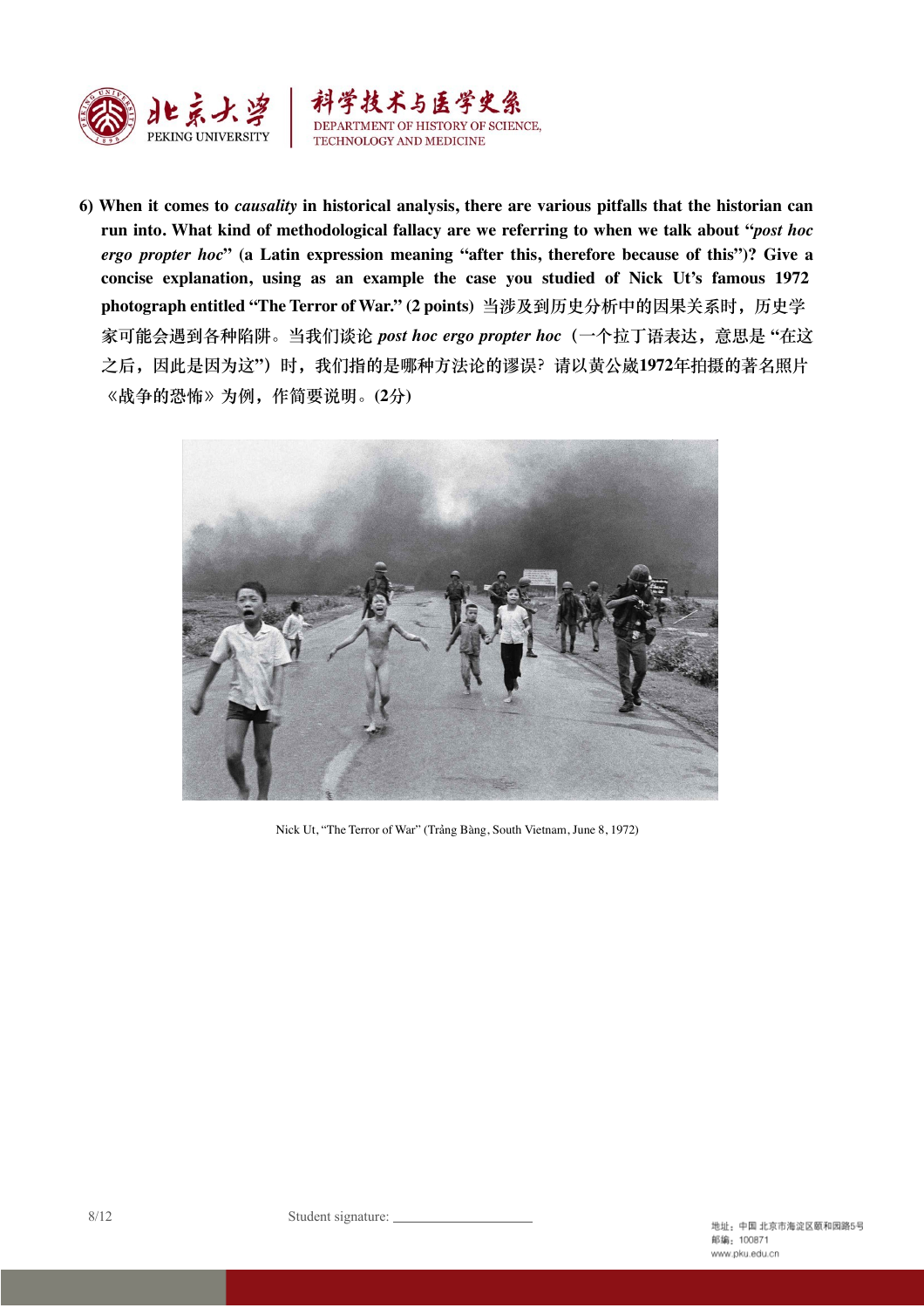



### **PART3 (up to 12 points)**

**第三部分 (最多12分)**

In this part of the quiz you will find a quantitative exercise aimed at applying basic concepts of computational approaches in history. Suggested total time for Part 3: about 50 minutes.

在这部分测验中、你会发现一个定量练习、旨在将计算方法的基本概念应用于历史。第三部分的建 议总时间:约50分钟。

**1) The following table shows a set of historical data (originally taken from** *The London Gazzette***) regarding the price of wheat in England from 1810 to 1821.<sup>1</sup> There are also two columns with imaginary data about the number of popular disturbances and the number of shipwrecks in England in the same period.** 

下表显示了一组关于1810年至1821年英国小麦价格的历史数据(最初取自《伦敦公报》)。 还有两栏是关于同一时期英国民众骚乱次数和沉船次数的假想数据。

| Year | Number of popular<br>disturbances | Price of wheat<br>(shillings per $\frac{1}{4}$ ton) | Number of<br>shipwrecks |
|------|-----------------------------------|-----------------------------------------------------|-------------------------|
| 1810 | 50                                | 105                                                 | 30                      |
| 1811 | 20                                | 95                                                  | 32                      |
| 1812 | 60                                | 125                                                 | 34                      |
| 1813 | 40                                | 105                                                 | 17                      |
| 1814 | 20                                | 75                                                  | 18                      |
| 1815 | 30                                | 65                                                  | 18                      |
| 1816 | 40                                | 75                                                  | 20                      |
| 1817 | 50                                | 95                                                  | 21                      |
| 1818 | 40                                | 85                                                  | 19                      |
| 1819 | 60                                | 75                                                  | 19                      |
| 1820 | 30                                | 65                                                  | 22                      |
| 1821 | 20                                | 55                                                  | 21                      |

<sup>1</sup> Charles H. Feinstein and Mark Thomas, *Making History Count:*

*A Primer in Quantitative Methods for Historians* (New York: Cambridge University Press, 2002), pp.113–114.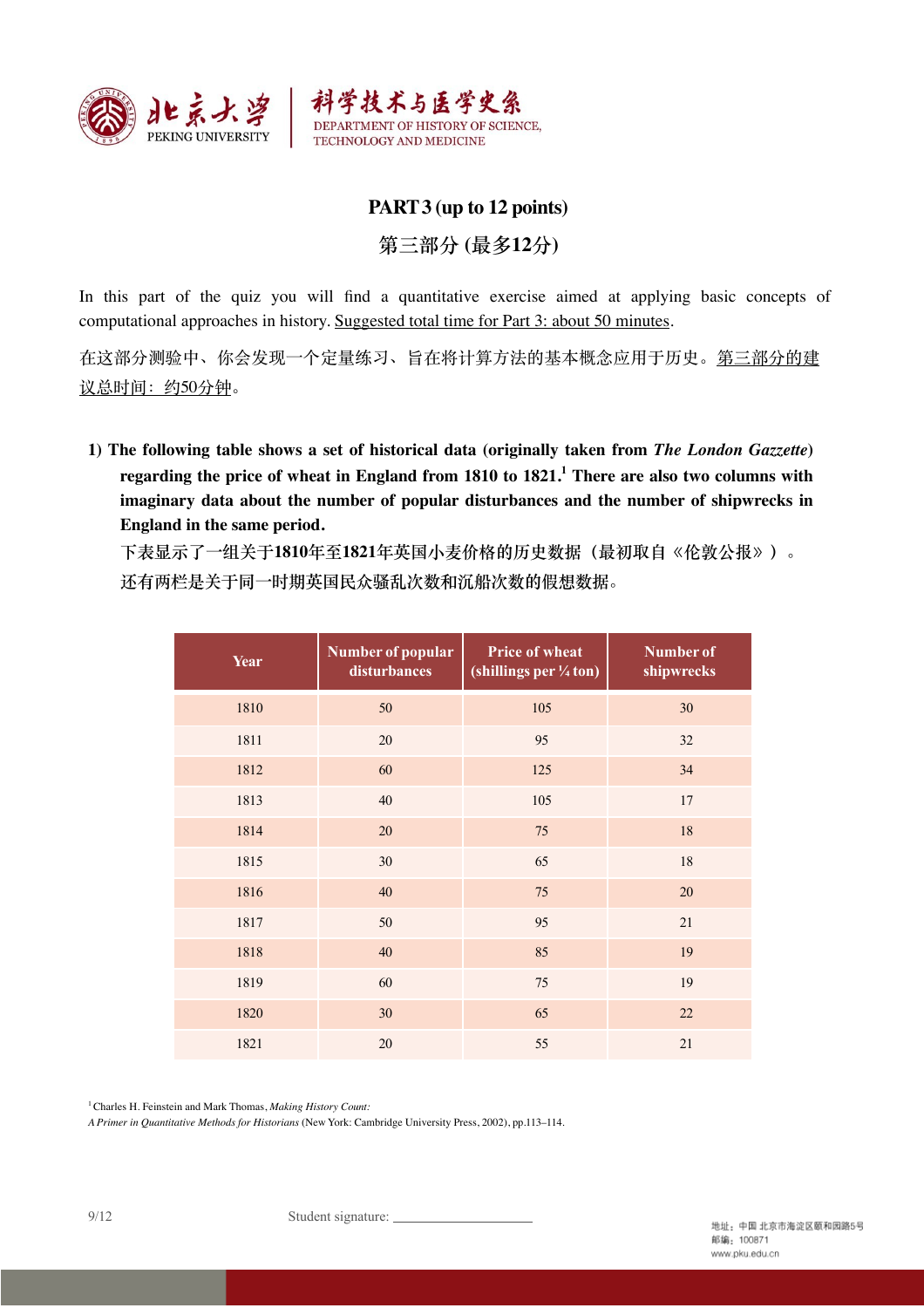



DEPARTMENT OF HISTORY OF SCIENCE.

- (B) After choosing an explanatory variable (please justify your choice), calculate *by hand* the slope and the intercept of the regression line relating the number of popular disturbances and the price of wheat. Can regression analysis shed more light on causation? (3 points) 在选择了一个解释 变量后(请解释你的选择),用手计算与流行的干扰的数量和小麦价格相关的回归线的 斜率和截距。回归分析能不能更清楚地说明因果关系?(3分)
- (C) Draw the scatter plot and regression line. (3 points) 绘制散点图和回归线。(3分)
- (D) Now *use your computer* to calculate the correlation coefficient between the price of wheat and the number of shipwrecks, and compare this value to the coefficient you found in point (A). What conclusions can you draw from your analysis? (3 points) 现在用你的电脑计算出小麦价格和 沉船数量之间的相关系数,然后将这个数值与你在(A)点中发现的系数进行比较。你 能从你的分析中得出什么结论?(3分)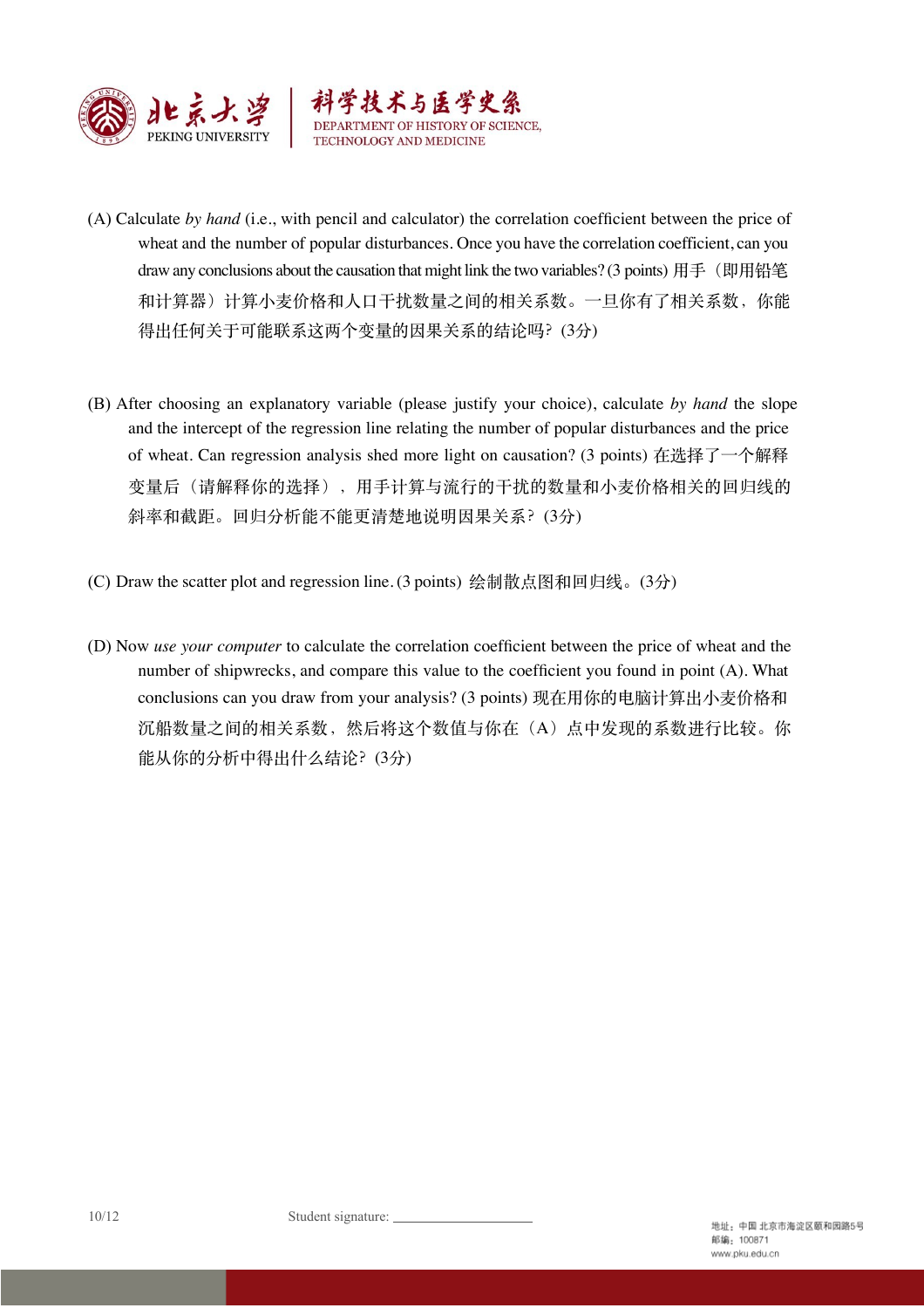